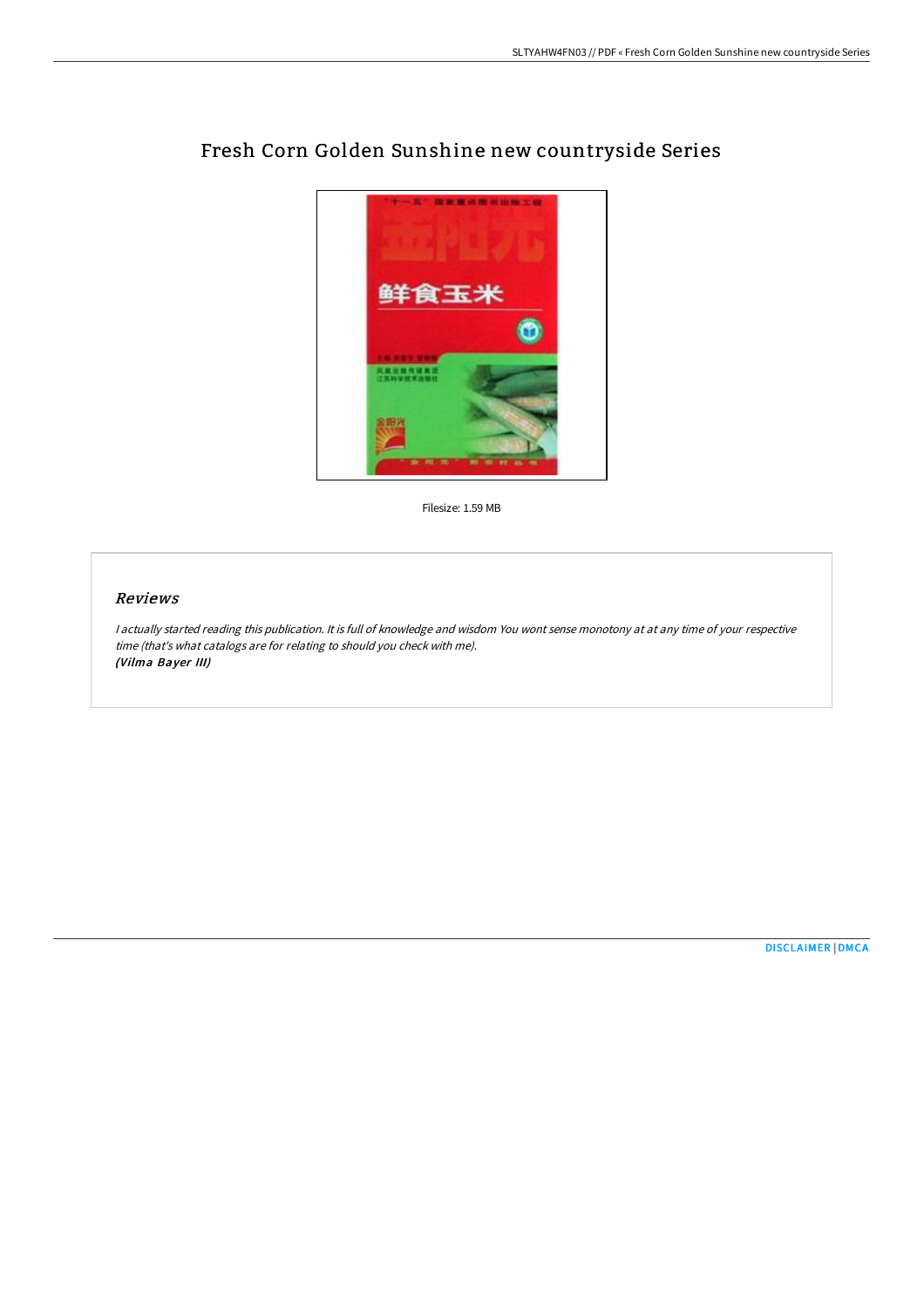# FRESH CORN GOLDEN SUNSHINE NEW COUNTRYSIDE SERIES



paperback. Book Condition: New. Ship out in 2 business day, And Fast shipping, Free Tracking number will be provided after the shipment.Pages Number: 130 Publisher: Jiangsu Science and Technology Pub. Date :2008-10-01 version 1. Contents: First. the growing economic and development prospects (a) economic. nutritional. health and other aspects of value (B) international and domestic market prospects Second. botany characteristics (a) morphological characteristics (b) growth and development of the environmental conditions three main varieties and species classification (a) the type of waxy corn varieties and the major species (b) the type of sweet corn varieties and the main varieties Fourth. the cultivation and management techniques (a) open field cultivation (b) Protected Cultivation (c) five pollution-free cultivation techniques. and efficient intercropping cultivation techniques (a) black wheat - fresh potato / fresh corn (b) triticale / fresh Fresh corn / soybean vegetable / fresh potato / green cabbage (c) (potato fresh corn) / (fresh corn. potatoes) - preserved vegetables (d) Strawberry (potato) - Fresh Corn (E) fresh corn / wheat (leeks. potatoes) - autumn cauliflower (radish) (vi) Sweet Pea - fresh corn / rice bean - Chinese cabbage (g) birds potato / (fresh corn soybeans) - Broccoli (h) fresh corn - fresh Fresh corn - fresh corn (ix) Strawberry - Fresh Corn - Hong load line (j) (mustard green beans) / (fresh corn. green peas) - potato (pea) (k) green bean / Fresh Corn / fresh corn / fresh corn (XII) (fresh spring peas corn) / Fresh Corn - Fall peas - vegetables (xiii) (Green bean green manure) / spring corn - fresh corn (peas. potatoes) (x D) (green beans preserved vegetables) / (spring corn bean) / potato (fresh corn) (xv) spinach - (green beans amaranth) / fresh corn / potato (peanut. sesame) (xvi) (green beans green manure) / Fresh Corn -...

கி Read Fresh Corn Golden [Sunshine](http://digilib.live/fresh-corn-golden-sunshine-new-countryside-serie-1.html) new countryside Series Online  $\mathbf{H}$ [Download](http://digilib.live/fresh-corn-golden-sunshine-new-countryside-serie-1.html) PDF Fresh Corn Golden Sunshine new countryside Series